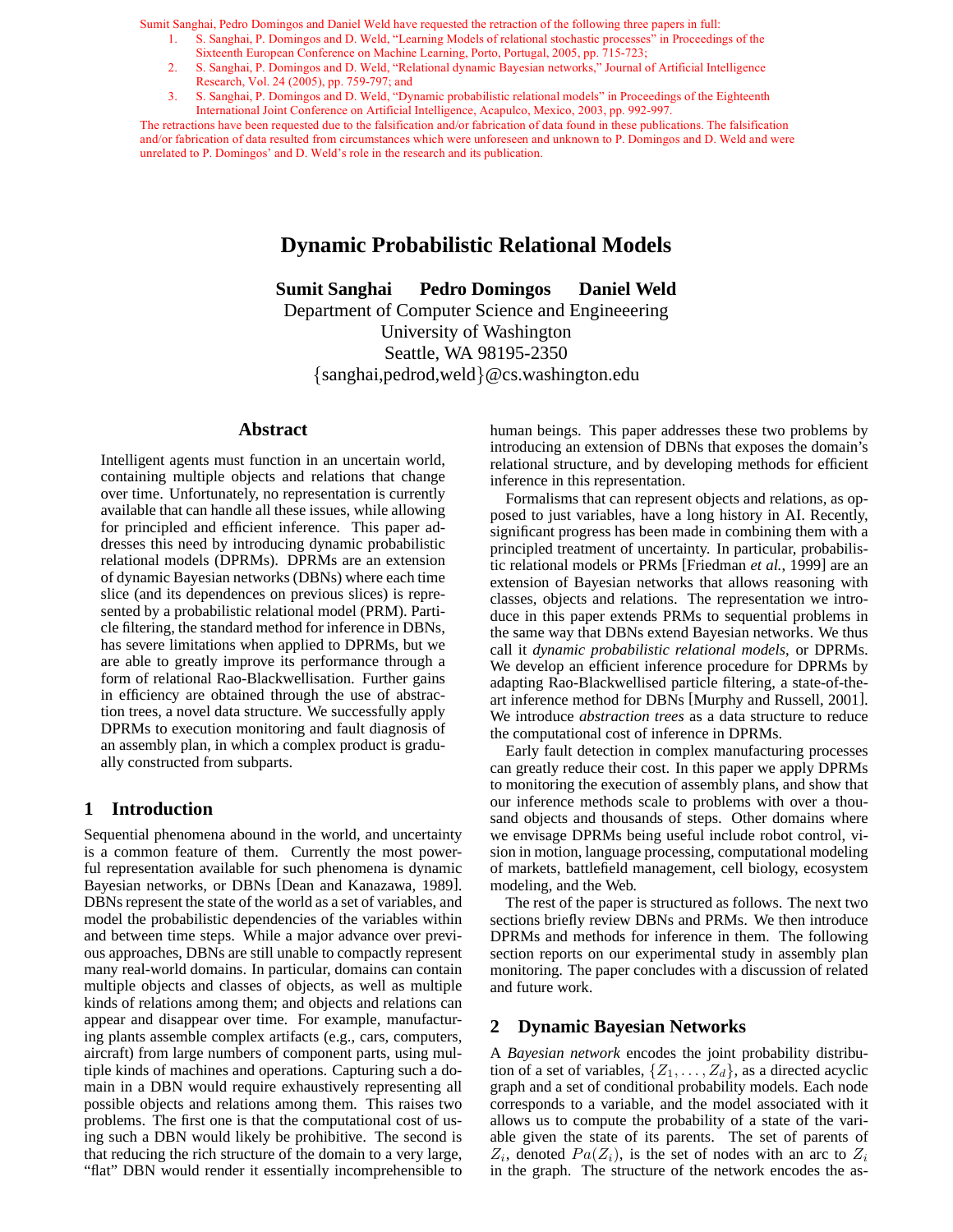- 1. S. Sanghai, P. Domingos and D. Weld, "Learning Models of relational stochastic processes" in Proceedings of the Sixteenth European Conference on Machine Learning, Porto, Portugal, 2005, pp. 715-723;
- 2. S. Sanghai, P. Domingos and D. Weld, "Relational dynamic Bayesian networks," Journal of Artificial Intelligence Research, Vol. 24 (2005), pp. 759-797; and
- 3. S. Sanghai, P. Domingos and D. Weld, "Dynamic probabilistic relational models" in Proceedings of the Eighteenth International Joint Conference on Artificial Intelligence, Acapulco, Mexico, 2003, pp. 992-997.

The retractions have been requested due to the falsification and/or fabrication of data found in these publications. The falsification and/or fabrication of data resulted from circumstances which were unforeseen and unknown to P. Domingos and D. Weld and were unrelated to P. Domingos' and D. Weld's role in the research and its publication.

sertion that each node is conditionally independent of its non-descendants given its parents. The probability of an arbitrary event  $Z = (Z_1, \ldots, Z_d)$  can then be computed as  $P(Z) = \prod_{i=1}^{d} P(Z_i | Pa(Z_i)).$ 

*Dynamic Bayesian Networks (DBNs)* are an extension of Bayesian networks for modeling dynamic systems. In a DBN, the state at time  $t$  is represented by a set of random variables  $Z_t = \{Z_{1,t}, \ldots, Z_{d,t}\}.$  The state at time t is dependent on the states at previous time steps. Typically, we assume that each state only depends on the immediately preceding state (i.e., the system is first-order Markovian), and thus we need to represent the transition distribution  $P(Z_{t+1}|Z_t)$ . This can be done using a two-time-slice Bayesian network fragment (2TBN)  $B_{t+1}$ , which contains variables from  $Z_{t+1}$  whose parents are variables from  $Z_t$  and/or  $Z_{t+1}$ , and variables from  $Z_t$  without any parents. Typically, we also assume that the process is stationary, i.e., the transition models for all time slices are identical:  $B_1 = B_2 = \ldots = B_t = B_\rightarrow$ . Thus a DBN is defined to be a pair of Bayesian networks  $(B_0, B_{\rightarrow})$ , where  $B_0$  represents the initial distribution  $P(Z_0)$ , and  $B_{\rightarrow}$  is a two-time-slice Bayesian network, which as discussed above defines the transition distribution  $P(Z_{t+1}|Z_t)$ .

The set  $Z_t$  is commonly divided into two sets: the unobserved state variables  $X_t$  and the observed variables  $Y_t$ . The observed variables  $Y_t$  are assumed to depend only on the current state variables  $X_t$ . The joint distribution represented by a DBN can then be obtained by unrolling the 2TBN:

$$
P(X_0, X_1, ..., X_T, Y_0, Y_1, ..., Y_T)
$$
  
=  $P(X_0)P(Y_0|X_0)\prod_{t=1}^T P(X_t|X_{t-1})P(Y_t|X_t)$ 

Various types of inference in DBNs are possible. One of the most useful is state monitoring (also known as filtering or tracking), where the goal is to estimate the current state of the world given the observations made up to the present, i.e., to compute the distribution  $P(X_T | Y_0, Y_1, ..., Y_T)$ . Proper state monitoring is a necessary precondition for rational decisionmaking in dynamic domains. Inference in DBNs is NPcomplete, and thus we must resort to approximate methods, of which the most widely used one is *particle filtering* [Doucet *et al.*, 2001]. Particle filtering is a stochastic algorithm which maintains a set of particles (samples)  $x_t^1, x_t^2, \ldots, x_t^N$  to approximately represent the distribution of possible states at time  $t$  given the observations. Each particle  $x_t^i$  contains a complete instance of the current state, i.e., a sampled value for each state variable. The current distribution is then approximated by

$$
P(X_T = x | Y_0, Y_1, ..., Y_T) = \frac{1}{N} \sum_{i=1}^{N} \delta(x_T^i = x)
$$

where  $\delta(x_T^i = x)$  is 1 if the state represented by  $x_T^i$  is same as  $x$ , and 0 otherwise. The particle filter starts by generating  $N$ particles according to the initial distribution  $P(X_0)$ . Then, at each step, it first generates the next state  $x_{t+1}^i$  for each particle *i* by sampling from  $P(X_{t+1}^i | X_t^i)$ . It then weights these samples according to the likelihood they assign to the observations,  $P(Y_{t+1} | X_{t+1}^i)$ , and resamples N particles from

this weighted distribution. The particles will thus tend to stay clustered in the more probable regions of the state space, according to the observations.

Although particle filtering has scored impressive successes in many practical applications, it also has some significant limitations. One that is of particular concern to us here is that it tends to perform poorly in high-dimensional state spaces. This is because the number of particles required to maintain a good approximation to the state distribution grows very rapidly with the dimensionality. This problem can be greatly attenuated by analytically marginalizing out some of the variables, a technique known as *Rao-Blackwellisation* [Murphy and Russell, 2001]. Suppose the state space  $X_t$  can be divided into two subspaces  $U_t$  and  $V_t$  such that  $P(V_t|U_t, Y_1, \ldots, Y_t)$ can be computed analytically and efficiently. Then we only need to sample from the smaller space  $U_t$ , requiring far fewer particles to obtain the same degree of approximation. Each particle is now composed of a sample from  $P(U_t|Y_1, \ldots, Y_t)$ plus a parametric representation of  $P(V_t|U_t, Y_1, \ldots, Y_t)$ . For example, if the variables in  $V_t$  are discrete and independent of each other given  $U_t$ , we can store for each variable the vector of parameters of the corresponding multinomial distribution (i.e., the probability of each value).

### **3 Probabilistic Relational Models**

A *relational schema* is a set of classes  $C = \{C_1, C_2, \ldots, C_k\},\$ where each class C is associated with a set of *propositional attributes* A(C) and a set of *relational attributes* or *reference slots*  $\mathcal{R}(C)$ . The propositional attribute A of class C is denoted C.A, and its domain (assumed finite) is denoted  $V(C.A)$ . The relational attribute R of C is denoted C.R, and its domain is the power set  $2^{C'}$  of a target class  $C' \in \mathcal{C}$ . In other words,  $C.R$  is a set of objects belonging to some class  $C^{\prime}$ .<sup>1</sup> For example, the *Aircraft* schema might be used to represent partially or completely assembled aircraft, with classes corresponding to different types of parts like metal sheets, nuts and bolts. The propositional attributes of a bolt might include its color, weight, and dimensions, and its relational attributes might include the nut it is attached to and the two metal sheets it is bolting. An *instantiation* of a schema is a set of objects, each object belonging to some class  $C \in \mathcal{C}$ , with all propositional and relational attributes of each object specified. For example, an instantiation of the aircraft schema might be a particular airplane, with all parts, their properties and their arrangement specified.

A *probabilistic relational model (PRM)* encodes a probability distribution over the set of all possible instantiations *I* of a schema [Friedman *et al.*, 1999]. The *object skeleton* of an instantiation is the set of objects in it, with all attributes unspecified. The *relational skeleton* of an instantiation is the set of objects in it, with all relational attributes specified, and all propositional attributes unspecified. In the simplest case, the relational skeleton is assumed known, and the PRM specifies a probability distribution for each attribute A of each class C. The parents of each attribute (i.e., the variables it depends on) can be other attributes of  $C$ , or attributes of

<sup>&</sup>lt;sup>1</sup>C.R can also be defined as a function from C to  $2^{C'}$ , but we choose the simpler convention here.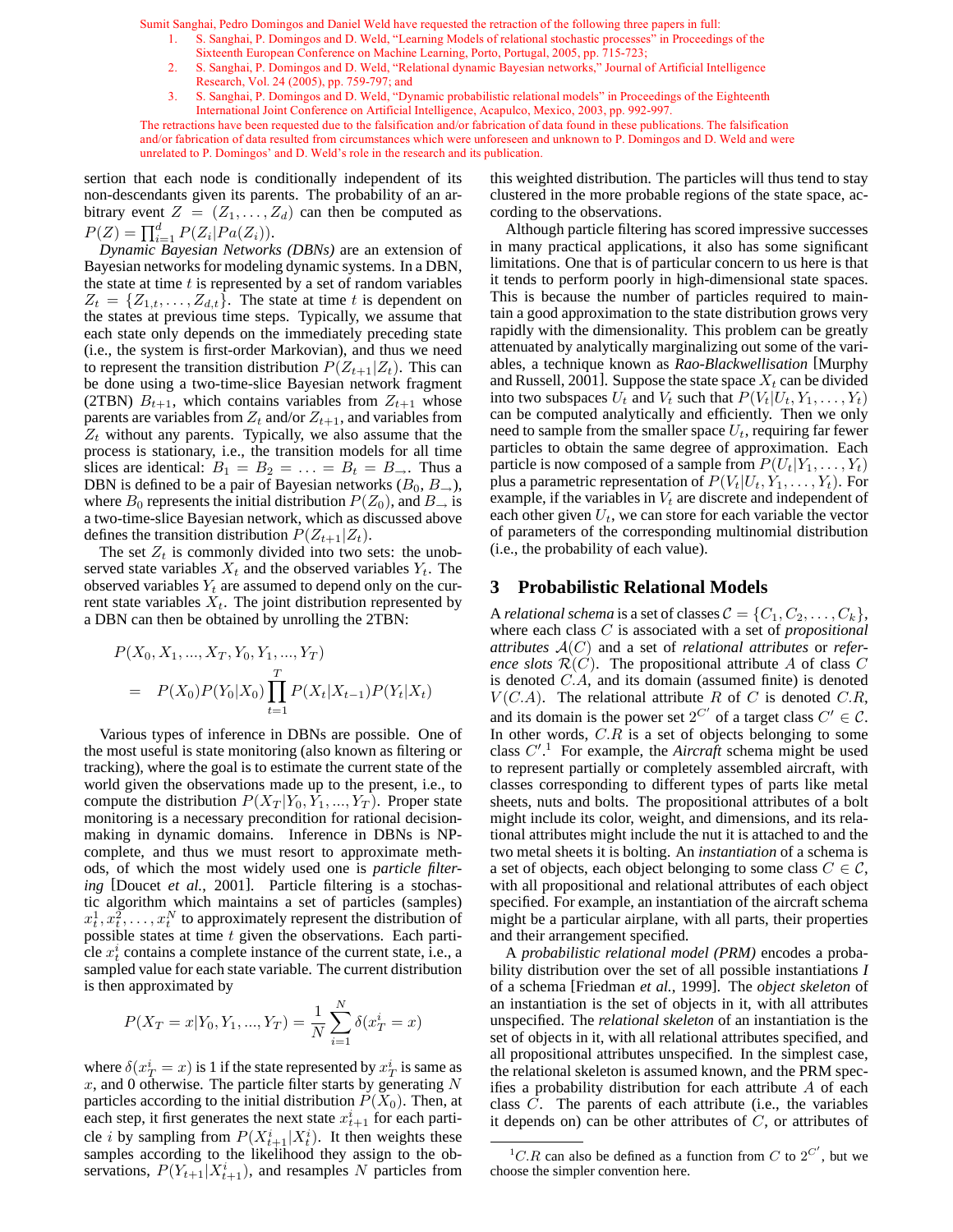- 1. S. Sanghai, P. Domingos and D. Weld, "Learning Models of relational stochastic processes" in Proceedings of the Sixteenth European Conference on Machine Learning, Porto, Portugal, 2005, pp. 715-723;
- 2. S. Sanghai, P. Domingos and D. Weld, "Relational dynamic Bayesian networks," Journal of Artificial Intelligence Research, Vol. 24 (2005), pp. 759-797; and
- 3. S. Sanghai, P. Domingos and D. Weld, "Dynamic probabilistic relational models" in Proceedings of the Eighteenth International Joint Conference on Artificial Intelligence, Acapulco, Mexico, 2003, pp. 992-997.

The retractions have been requested due to the falsification and/or fabrication of data found in these publications. The falsification and/or fabrication of data resulted from circumstances which were unforeseen and unknown to P. Domingos and D. Weld and were unrelated to P. Domingos' and D. Weld's role in the research and its publication.

classes that are related to  $C$  by some slot chain. A slot chain is a composition of relational attributes. In general, it must be used together with an *aggregation function* that reduces a variable number of values to a single value. For example, a parent of an attribute of a bolt in the aircraft schema might be *avg(bolt.plate.nut.weight)*, the average weight of all the nuts on the metal plates that the bolt is attached to.

**Definition 1** A *probabilistic relational model (PRM)* Π for a relational schema  $S$  is defined as follows. For each class  $C$ and each propositional attribute  $A \in \mathcal{A}(\mathcal{C})$ , we have:

- A set of *parents*  $Pa(C.A) = \{Pa_1, Pa_2, ..., Pa_l\}$ , where each  $Pa_i$  has the form  $C.B$  or  $\gamma(C.\tau.B)$ , where  $\tau$  is a slot chain and  $\gamma$ () is an aggregation function.
- A *conditional probability model* for  $P(C.A|Pa(C.A))$ .  $\Box$

Let  $O$  be the set of objects in the relational skeleton. The probability distribution over instantiations  $I$  of  $S$  represented by the PRM is then

$$
P(I) = \prod_{obj \in \mathcal{O}} \prod_{A \in \mathcal{A}(obj)} P(obj.A | Pa(obj.A))
$$

A PRM and relational skeleton can thus be unrolled into a large Bayesian network with one variable for each attribute of each object in the skeleton.<sup>2</sup> Only PRMs that correspond to Bayesian networks without cycles are valid.

More generally, only the object skeleton might be known, in which case the PRM also needs to specify a distribution over the relational attributes [Getoor *et al.*, 2001]. In the aircraft domain, a PRM might specify a distribution over the state of assembly of an airplane, with probabilities for different faults (e.g., a bolt is loose, the wrong plates have been bolted, etc.).

#### **4 Dynamic Probabilistic Relational Models**

In this section we extend PRMs to modeling dynamic systems, the same way that DBNs extend Bayesian networks. We begin with the observation that a DBN can be viewed as a special case of a PRM, whose schema contains only one class Z with propositional attributes  $Z_1, \ldots, Z_d$  and a single relational attribute *previous*. There is one object  $Z_t$  for each time slice, and the *previous* attribute connects it to the object in the previous time slice. Given a relational schema  $S$ , we first extend each class C with the relational attribute C.*previous*, with domain C. As before, we initially assume that the relational skeleton at each time slice is known. We can then define two-time-slice PRMs and dynamic PRMs as follows.

**Definition 2** A *two-time-slice PRM (2TPRM)* for a relational schema  $S$  is defined as follows. For each class  $C$  and each propositional attribute  $A \in \mathcal{A}(\mathcal{C})$ , we have:

- A *set of parents*  $Pa(C.A) = \{Pa_1, Pa_2, ..., Pa_l\}$ , where each  $Pa_i$  has the form  $C.B$  or  $f(C.\tau.B)$ , where  $\tau$  is a slot chain containing the attribute *previous* at most once, and  $f()$  is an aggregation function.
- A *conditional probability model* for  $P(C.A|Pa(C.A))$ .  $\Box$

**Definition 3** A *dynamic probabilistic relational model (DPRM)* for a relational schema S is a pair  $(M_0, M_+)$ , where  $M_0$  is a PRM over  $I_0$ , representing the distribution  $P_0$  over the initial instantiation of S, and  $M_{\rightarrow}$  is a 2TPRM representing the transition distribution  $P(I_t|I_{t-1})$  connecting successive instantiations of  $S$ .  $\Box$ 

For any T, the distribution over  $I_0, \ldots, I_T$  is then given by

$$
P(I_0, ..., I_T) = P_0(I_0) \prod_{t=1}^{T} P(I_t | I_{t-1})
$$

DPRMs are extended to the case where only the object skeleton for each time slice is known in the same way that PRMs are, by adding to Definition 2 a set of parents and conditional probability model for each relational attribute, where the parents can be in the same or the previous time slice. When the object skeleton is not known (e.g., if objects can appear and disappear over time), the 2TPRM includes in addition a Boolean existence variable for each possible object, again with parents from the same or the previous time slice.<sup>3</sup> As with DBNs, we may wish to distinguish between observed and unobserved attributes of objects. In addition, we can consider an *Action* class with a single attribute whose domain is the set of actions that can be performed by some agent (e.g., painting a metal plate, or bolting two plates together). The distribution over instantiations in a time slice can then depend on the action performed in that time slice. For example, the action *Bolt(Part1, Part2)* may with high probability produce *Part1.mate* =  $\{Part2\}$ , and with lower probability set *Part1.mate* to some other object of *Part2*'s class (i.e., be improperly performed, resulting in a fault).

Just as a PRM can be unrolled into a Bayesian network, so can a DPRM be unrolled into a DBN. (Note, however, that this DBN may in general contain different variables in different time slices.) In principle, we can perform inference on this DBN using particle filtering. However, the filter is likely to perform poorly, because for non-trivial DPRMs its state space will be huge. Not only will it contain one variable for each attribute of each object of each class, but relational attributes will in general have very large domains. We overcome this by adapting Rao-Blackwellisation to the relational setting. We make the following (strong) assumptions:

- 1. Relational attributes with unknown values do not appear anywhere in the DPRM as parents of unobserved attributes, or in their slot chains.
- 2. Each reference slot can be occupied by at most one object.

**Proposition 1** *Assumptions 1 and 2 imply that, given the propositional attributes and known relational attributes at times* t *and* t − 1*, the joint distribution of the unobserved relational attributes at time* t *is a product of multinomials, one for each attribute.*

Notice also that, by Assumption 1, unobserved propositional attributes can be sampled without regard to unobserved relational ones. Rao-Blackwellisation can now be applied

<sup>&</sup>lt;sup>2</sup>Plus auxiliary (deterministic) variables for the required aggregations, which we omit from the formula for simplicity.

<sup>&</sup>lt;sup>3</sup>Notice that the attributes of nonexistent objects need not be specified, because by definition no attributes of any other objects can depend on them [Getoor *et al.*, 2001].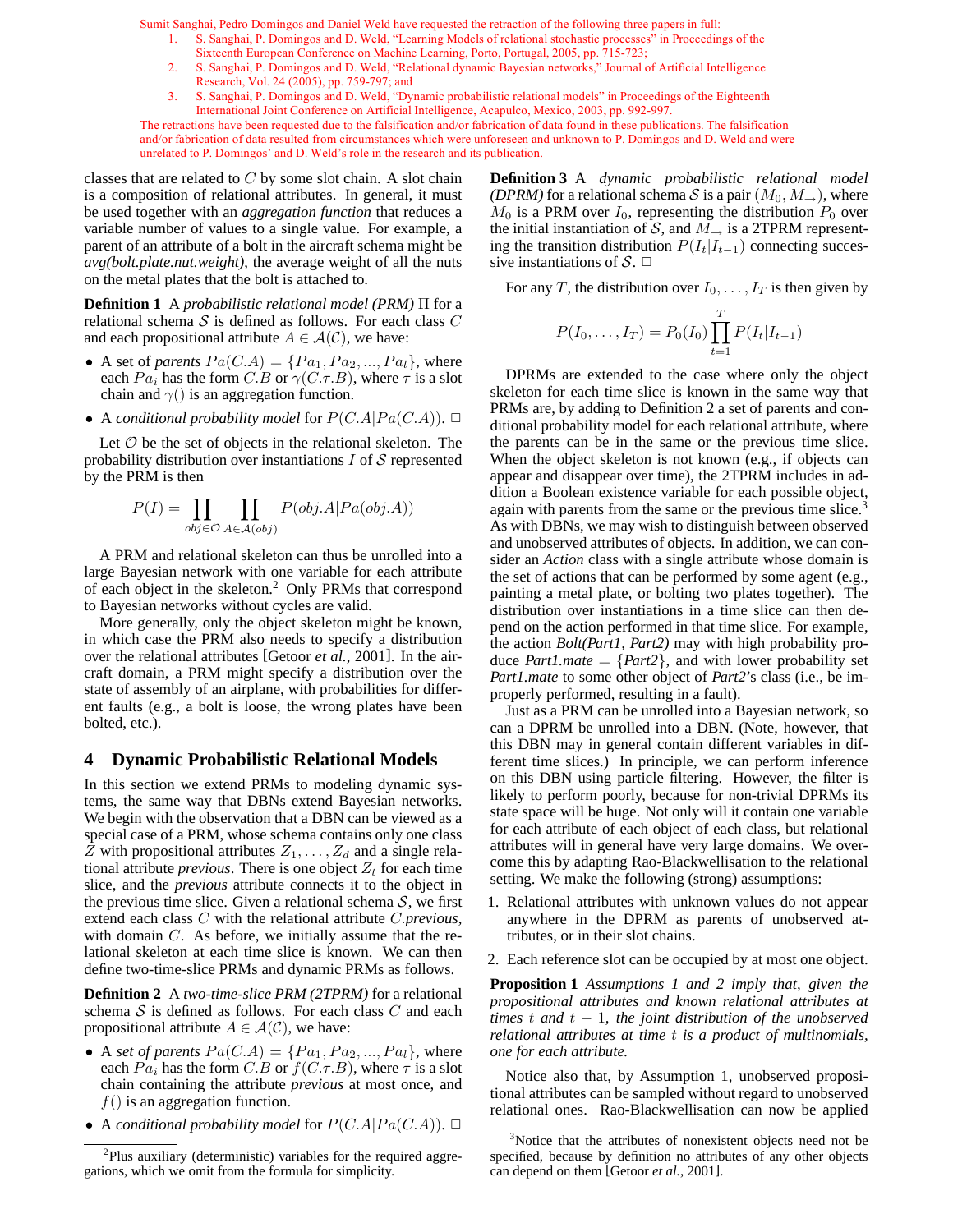- 1. S. Sanghai, P. Domingos and D. Weld, "Learning Models of relational stochastic processes" in Proceedings of the Sixteenth European Conference on Machine Learning, Porto, Portugal, 2005, pp. 715-723;
- 2. S. Sanghai, P. Domingos and D. Weld, "Relational dynamic Bayesian networks," Journal of Artificial Intelligence Research, Vol. 24 (2005), pp. 759-797; and
- 3. S. Sanghai, P. Domingos and D. Weld, "Dynamic probabilistic relational models" in Proceedings of the Eighteenth International Joint Conference on Artificial Intelligence, Acapulco, Mexico, 2003, pp. 992-997.

The retractions have been requested due to the falsification and/or fabrication of data found in these publications. The falsification and/or fabrication of data resulted from circumstances which were unforeseen and unknown to P. Domingos and D. Weld and were unrelated to P. Domingos' and D. Weld's role in the research and its publication.

with  $U_t$  as the propositional attributes of all objects and  $V_t$ as their relational attributes. A Rao-Blackwellised particle is composed of sampled values for all propositional attributes of all objects, plus a probability vector for each relational attribute of each object. The vector element corresponding to  $obj.R[i]$  is the probability that relation R holds between  $obj$ and the ith object of the target class, conditioned on the values of the propositional attributes in the particle, etc.

Rao-Blackwellising the relational attributes can vastly reduce the size of the state space which particle filtering needs to sample. However, if the relational skeleton contains a large number of objects and relations, storing and updating all the requisite probabilities can still become quite expensive. This can be ameliorated if context-specific independencies exist, i.e., if a relational attribute is independent of some propositional attributes given assignments of values to others [Boutilier *et al.*, 1996]. We can then replace the vector of probabilities with a tree structure whose leaves represent probabilities for entire sets of objects. More precisely, we define the *abstraction tree* data structure for a relational attribute  $obj.R$  with target class  $C'$  as follows. A node  $\nu$  of the tree is composed of a probability p and a logical expression  $\phi$  over the propositional attributes of the schema. Let  $\mathcal{O}_{\nu}(C')$  be the set of objects in C' that satisfy the  $\phi$ 's of  $\nu$  and all of  $\nu$ 's ancestors. Then  $p \stackrel{\text{def}}{=} \sum_{obj' \in \mathcal{O}_\nu(C')} P(obj' \in (obj.R)_t | U_t)$ . The root of an abstraction tree contains  $\phi = true$ . The children  $\nu_i$  of a node  $\nu$  contain expressions  $\phi_i$  such that the  $O_{\nu_i}(C')$  form a partition of  $O_{\nu}(C')$ . Each leaf of the tree stores a parametric distribution giving the probability that each object in the leaf is a member of  $obj.R$ , as a function of the object's propositional attributes. The probability that an arbitrary object  $obj' \in C'$  is a member of  $obj.R$  is found by starting at the root of the abstraction tree for  $obj.R$ , going to the child whose condition is satisfied by  $obj'$ , and so on recursively until a leaf is reached and the object's probability is read from the leaf distribution.

Initially, the abstraction tree consists only of the root, and as inference progresses it is gradually refined as dictated by the attributes that  $C.R$  depends on. For example, suppose the first action to be performed is *Bolt(Part1, Part2)*, and with probability  $p_f$  the action is performed incorrectly. The faulty action consists of attaching *Part1* to some other object of *Part2*'s class  $C'$ , with uniform probability over  $C'$ . Then two children  $\nu_1$  and  $\nu_2$  of the root of *Part1.mate*'s abstraction tree are created, with  $\phi_1$  specifying the singleton set  $\{Part2\}$ and  $\phi_2$  its complement in C', and with  $p_1 = 1 - p_f$  and  $p_2 = p_f$ . The uniform distribution in leaf  $\nu_2$  has a single parameter, the probability  $p = p_f/(|C'|-1)$  that a given object in it is attached to *Part1*. This takes  $O(1)$  space to store and  $O(1)$  time to update, as opposed to  $O(|C'|)$ . If objects with different attributes have different probabilities of being bolted to *Part1*, a node for each relevant combination of attributes is created. Thus, if  $n_c$  is the number of such combinations, the storage and update time required for *Part1.mate* are  $O(n_c)$  instead of  $O(|\tilde{C}'|)$ . By design,  $n_c \leq (|C'|)$ ; in the worst case, the tree will have one leaf per element of  $C'$ . As we will see in the next section, the use of abstraction trees can greatly reduce the computational cost of Rao-Blackwellised particle filtering in DPRMs.

## **5 Experiments**

In this section we study the application of DPRMs to fault detection in complex assembly plans. We use a modified version of the *Schedule World* domain from the AIPS-2000 Planning Competition.<sup>4</sup> The problem consists of generating a plan for assembly of objects with operations such as painting, polishing, etc. Each object has attributes such as surface type, color, hole size, etc. We add two relational operations to the domain: bolting and welding. We assume that actions may be faulty, with fault model described below. In our experiments, we first generate a plan using the FF planner [Hoffmann and Nebel, 2001]. We then monitor the plan's execution using particle filtering (PF), Rao-Blackwellised particle filtering (RBPF) and RBPF with abstraction trees.

We consider three classes of objects: *Plate*, *Bracket* and *Bolt*. *Plate* and *Bracket* have propositional attributes such as weight, shape, color, surface type, hole size and hole type, and relational attributes for the parts they are welded to and the bolts bolting them to other parts (e.g., *Plate73.bolt4* corresponds to the fourth bolt hole on plate 73). The *Bolt* class has propositional attributes such as size, type and weight. Propositional actions include painting, drilling and polishing, and change the propositional attributes of an object. The relational action *Bolt* sets a *bolt* attribute of a *Plate* or *Bracket* object to a *Bolt* object. The *Weld* action sets a *welded-to* attribute of a *Plate* or *Bracket* object to another *Plate* or *Bracket* object.

The fault model has a global parameter, the *fault probability*  $p_f$ . With probability  $1 - p_f$ , an action produces the intended effect. With probability  $p_f$ , one of several possible faults occurs. Propositional faults include a painting operation not being completed, the wrong color being used, the polish of an object being ruined, etc. The probability of different propositional faults depends on the properties of the object being acted on. Relational faults include bolting the wrong objects and welding the wrong objects. The probability of choosing a particular wrong object depends on its similarity to the intended object. Similarity depends on different propositional attributes for different actions and different classes of objects. Thus the probability of a particular wrong object being chosen is uniform across all objects with the same relevant attribute values.

The DPRM also includes the following observation model. There are two instances of each attribute: the true one, which is never observed, and the observed one, which is observed at selected time steps. Specifically, when an action is performed, all attributes of the objects involved in it are observed, and no others. Observations are noisy: with probability  $1 - p<sub>o</sub>$  the true value of the attribute is observed, and with probability  $p<sub>o</sub>$  an incorrect value is observed. Incorrect values for propositional observations are chosen uniformly. Incorrect values for relational observations are chosen with a probability that depends on the similarity of the incorrect object to the intended one.

Notice that, if the domain consisted exclusively of the propositional attributes and actions on them, exact inference might be possible; however, the dependence of relational attributes and their observations on the propositional attributes

<sup>4</sup>URL: http://www.cs.toronto.edu/aips2000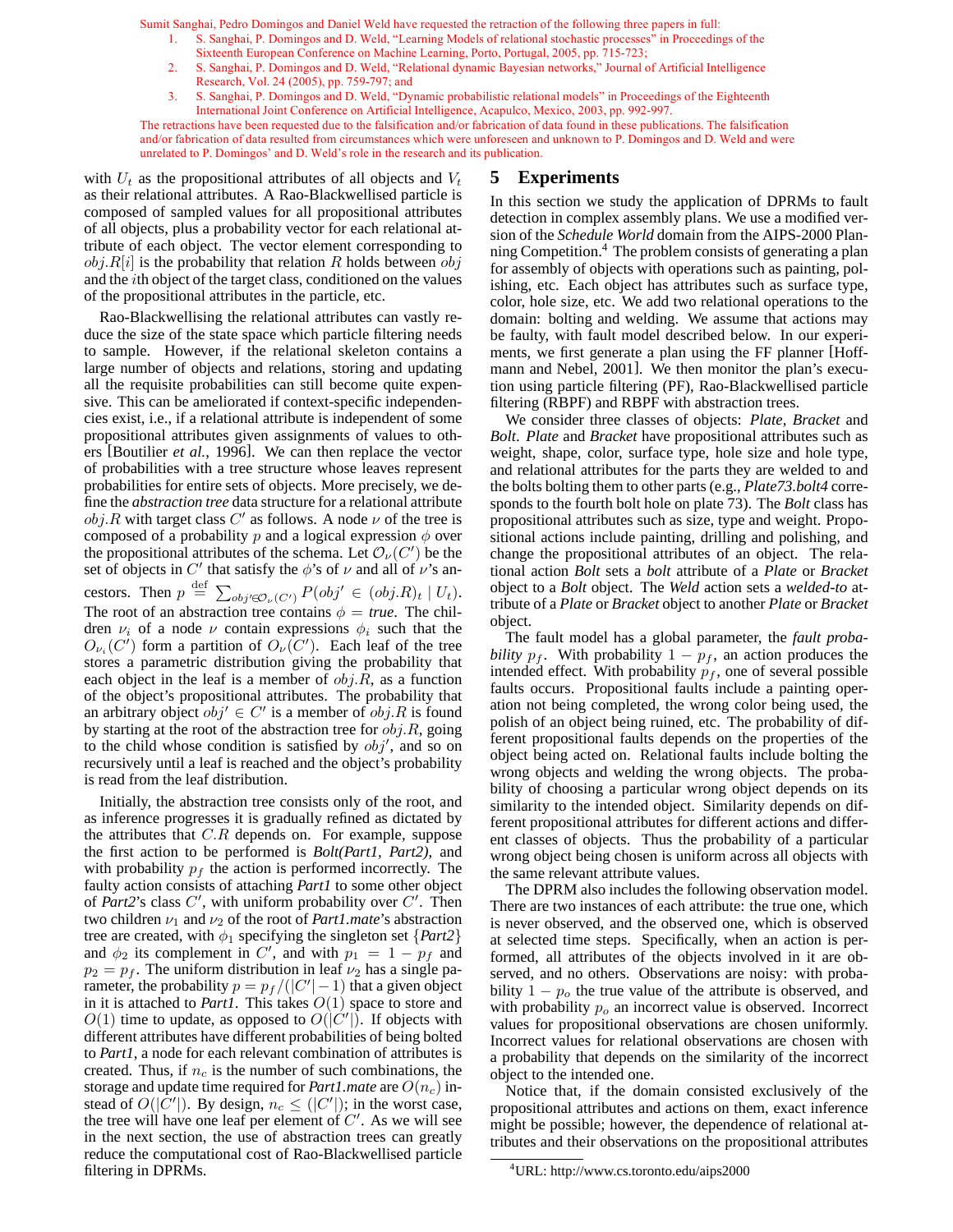- 1. S. Sanghai, P. Domingos and D. Weld, "Learning Models of relational stochastic processes" in Proceedings of the Sixteenth European Conference on Machine Learning, Porto, Portugal, 2005, pp. 715-723;
- 2. S. Sanghai, P. Domingos and D. Weld, "Relational dynamic Bayesian networks," Journal of Artificial Intelligence Research, Vol. 24 (2005), pp. 759-797; and
- 3. S. Sanghai, P. Domingos and D. Weld, "Dynamic probabilistic relational models" in Proceedings of the Eighteenth International Joint Conference on Artificial Intelligence, Acapulco, Mexico, 2003, pp. 992-997.

The retractions have been requested due to the falsification and/or fabrication of data found in these publications. The falsification and/or fabrication of data resulted from circumstances which were unforeseen and unknown to P. Domingos and D. Weld and were unrelated to P. Domingos' and D. Weld's role in the research and its publication.

creates complex dependencies between these, making approximate inference necessary.

A natural measure of the accuracy of an approximate inference procedure is the K-L divergence between the distribution it predicts and the actual one [Cover and Thomas, 2001]. However, computing it requires performing exact inference, which for non-trivial DPRMs is infeasible. Thus we estimate the K-L divergence by sampling, as follows. Let  $D(p||\hat{p})$  be the K-L divergence between the true distribution  $p$  and its approximation  $\hat{p}$ , and let X be the domain over which the distribution is defined. Then

$$
D(p||\hat{p}) \stackrel{\text{def}}{=} \sum_{x \in \mathcal{X}} p(x) \log \frac{p(x)}{\hat{p}(x)}
$$
  

$$
= \sum_{x \in \mathcal{X}} p(x) \log p(x) - \sum_{x \in \mathcal{X}} p(x) \log \hat{p}(x)
$$

The first term is simply the entropy of  $X$ ,  $H(X)$ , and is a constant independent of the approximation method. Since we are mainly interested in measuring differences in performance between approximation methods, this term can be neglected. The K-L divergence can now be approximated in the usual way by taking  $S$  samples from the true distribution:

$$
\hat{D}_H(p||\hat{p}) = -\frac{1}{S} \sum_{i=1}^{S} \log \hat{p}(x_i)
$$

where  $\hat{p}(x_i)$  is the probability of the *i*th sample according to the approximation procedure, and the  $H$  subscript indicates that the estimate of  $D(p||\hat{p})$  is offset by  $H(X)$ . We thus evaluate the accuracy of PF and RBPF on a DPRM by generating  $S = 10,000$  sequences of states and observations from the DPRM, passing the observations to the particle filter, inferring the marginal probability of the sampled value of each state variable at each step, plugging these values into the above formula, and averaging over all variables. Notice that  $D_H(p||\hat{p}) = \infty$  whenever a sampled value is not represented in any particle. The empirical estimates of the K-L divergence we obtain will be optimistic in the sense that the true K-L divergence may be infinity, but the estimated one will still be finite unless one of the values with zero predicted probability is sampled. This does not preclude a meaningful comparison between approximation methods, however, since on average the worse method should produce  $D_H(p||\hat{p}) = \infty$ earlier in the time sequence. We thus report both the average K-L divergence before it becomes infinity and the time step at which it becomes infinity, if any.

Figures 1 and 2 show the results of the experiments performed. The observation noise parameter  $p<sub>o</sub>$  was set to the same value as the fault probability  $p_f$  throughout. One action is performed in each time step; thus the number of time steps is the length of the plan. The graphs show the K-L divergence of PF and RBPF at every 100th step (it is the same for RBPF with and without abstraction trees). Graphs are interrupted at the first point where the K-L divergence became infinite in any of the runs (once infinite, the K-L divergence never went back to being finite in any of the runs), and that point is labeled with the average time step at which the blow-up occurred. As can be seen, PF tends to diverge rapidly, while the



Figure 1: Comparison of RBPF (5000 particles) and PF (200,000 particles) for 1000 objects and varying fault probability.



Figure 2: Comparison of RBPF (5000 particles) and PF (200,000 particles) for fault probability of 1% and varying number of objects.

K-L divergence of RBPF increases only very slowly, for all combinations of parameters tried. Abstraction trees reduced RBPF's time and memory by a factor of 30 to 70, and took on average six times longer and 11 times the memory of PF, per particle. However, note that we ran PF with 40 times more particles than RBPF. Thus, RBPF is using less time and memory than PF, and performing far better in accuracy.

We also ran all the experiments while measuring the K-L divergence of the full joint distribution of the state (as opposed to just the marginals). RBPF performed even better compared to PF in this case; the latter tends to blow up much sooner (e.g., from around step 4000 to less than 1000 for  $p_f = 1\%$  and 1000 objects), while RBPF continues to degrade only very slowly.

### **6 Related Work**

Dynamic object-oriented Bayesian networks (DOOBNs) [Friedman *et al.*, 1998] combine DBNs with OOBNs, a predecessor of PRMs. Unfortunately, no efficient inference